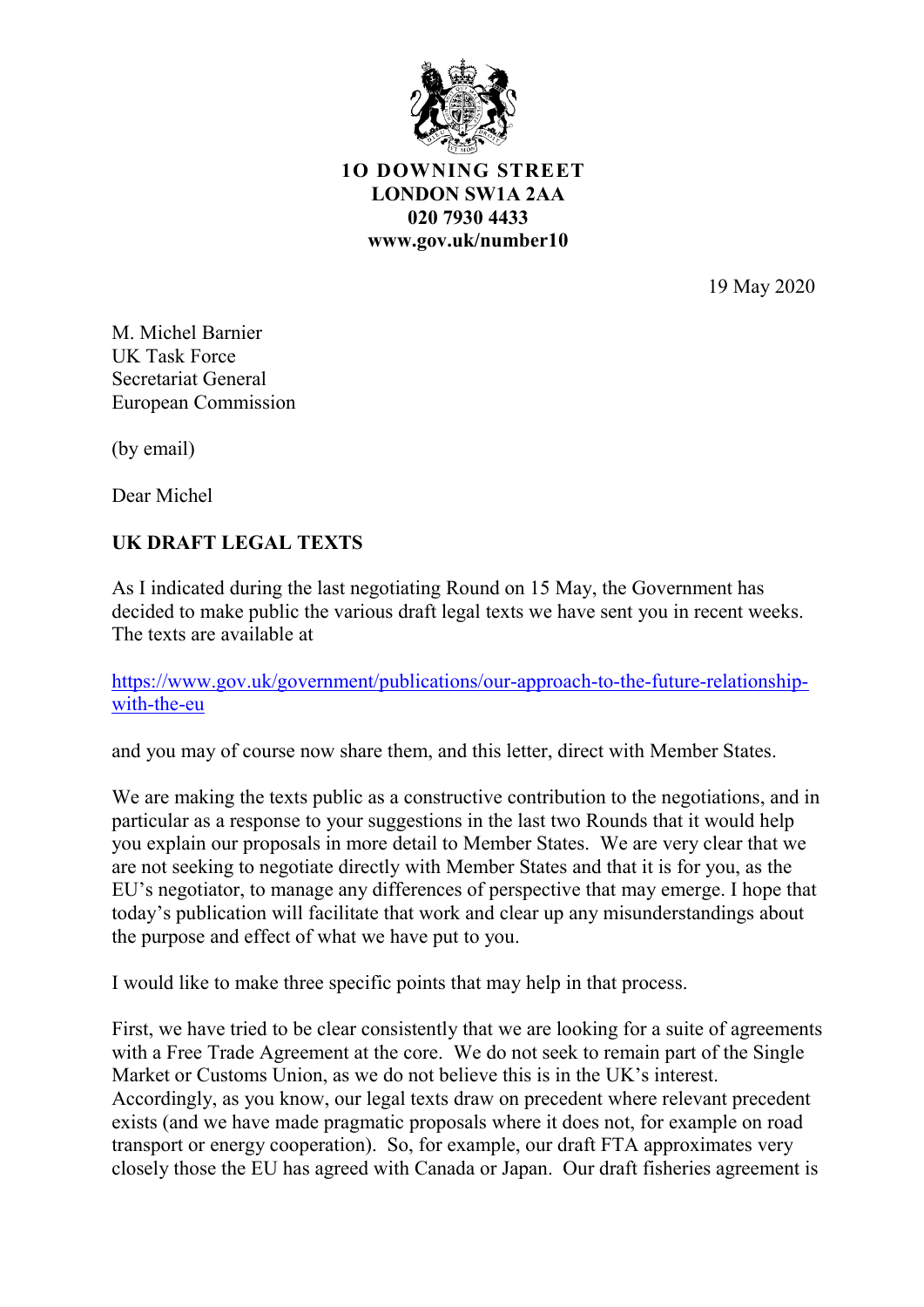very close to the EU / Norway Agreement. Our aviation proposals are similar to those the EU has agreed with other third countries. Our draft civil nuclear agreement is very close to similar cooperation agreements that Euratom (and indeed the UK) has concluded with other third countries. And so on.

Given this reality, we find it perplexing that the EU, instead of seeking to settle rapidly a high-quality set of agreements with a close economic partner, is instead insisting on additional, unbalanced, and unprecedented provisions in a range of areas, as a precondition for agreement between us.

Second, we find it surprising that the EU not only insists on additional provisions, but is also not willing even to replicate provisions in previous FTAs. For example, your proposals to us contain no provision for mutual recognition of conformity assessment (which the EU agreed with or proposed to Canada, Australia, New Zealand and the US); no sector-specific provisions for key industries with particular technical barriers such as motor vehicles, medicinal products , organics and chemicals (agreed with or proposed to one or more of Canada, South Korea, Chile and the US, among others); and no equivalence mechanism for SPS measures (agreed with or proposed to Canada, Japan, New Zealand, Australia, Mexico and Mercosur).

In services, the EU is resisting the inclusion of provisions on regulatory cooperation for financial services, though it agreed them in the EU-Japan EPA. The EU's offer on lengths of stay for short-term business visitors (Mode 4) is less generous than CETA, and does not include the non-discrimination commitment found in EU-Mexico. The EU has also not proposed anything on services which reflects the specific nature of our relationship: indeed your team has told us that the EU's market access offer on services might be less than that tabled with Australia and New Zealand.

Overall, we find it hard to see what makes the UK, uniquely among your trading partners, so unworthy of being offered the kind of well-precedented arrangements commonplace in modern FTAs.

Third, on the "level playing field". We agreed in good faith a set of commitments in the Political Declaration in this area. Although it continues to be suggested that we are not willing to deliver on these commitments, as you know, our text sets out a comprehensive set of proposals designed specifically (as the Political Declaration puts it) to "prevent distortions of trade and unfair competitive advantages". Our proposals are closely modelled on similar arrangements already agreed by the EU with similar countries, notably in the Canada FTA. Commissioner Hogan described the Canada provisions in March as "solid and anchored in a vast network of underlying international conventions and agreements", and no doubt this is why the EU has found it possible to come very close to zero-tariff, zero-quota access in this and other agreements (some eliminating tariffs on over 99% of tariff lines) without finding it necessary to go beyond such standard "level playing field" provisions.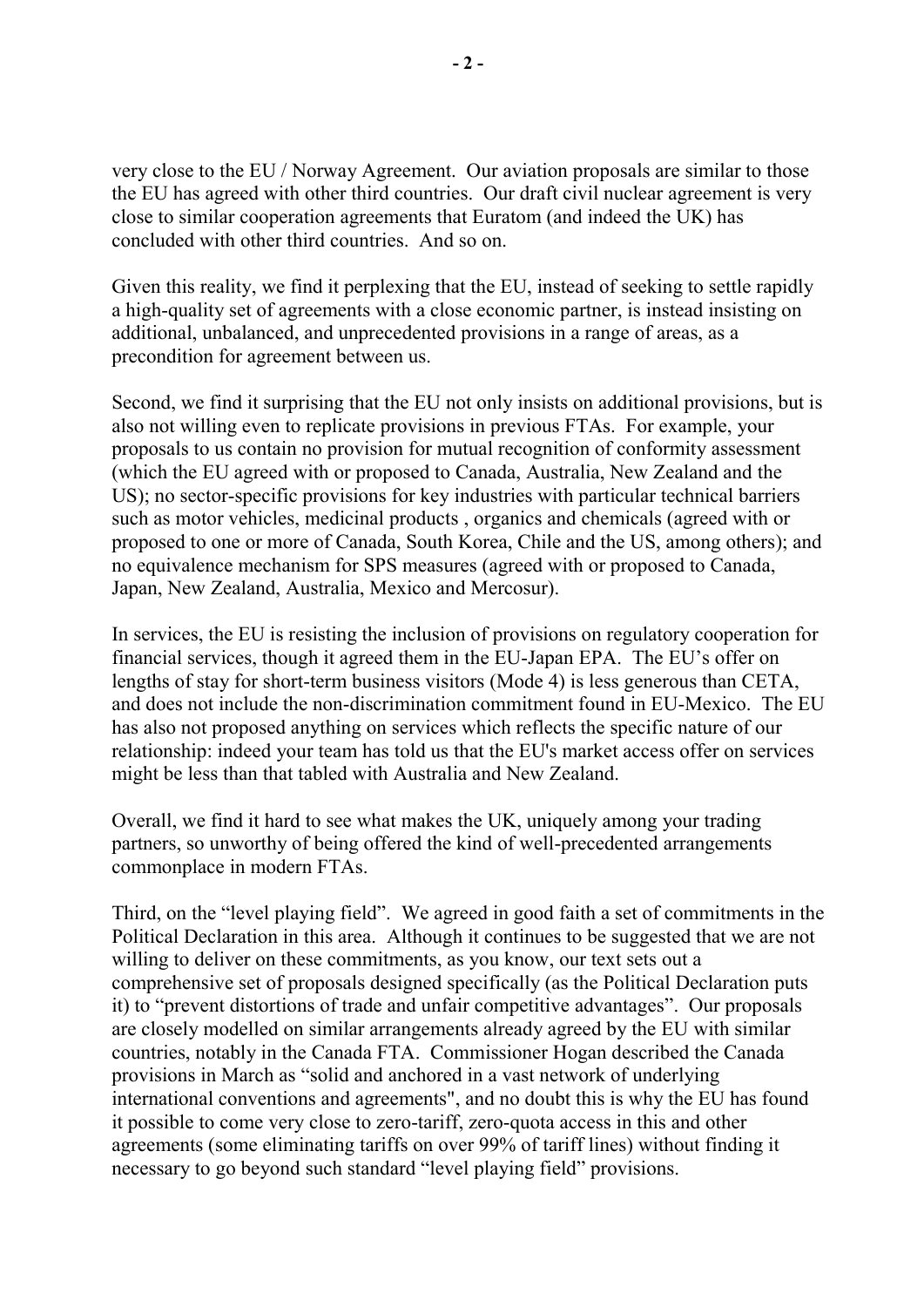The EU is now asking the UK to commit to much more than that. Your text contains novel and unbalanced proposals which would bind this country to EU law or standards, and would prescribe the institutions which we would need to establish to deliver on these provisions. To take a particularly egregious example, your text would require the UK simply to accept EU state aid rules; would enable the EU, and only the EU, to put tariffs on trade with the UK if we breached those rules; and would require us to accept an enforcement mechanism which gives a specific role to the European Court of Justice. You must see that this is simply not a provision any democratic country could sign, since it would mean that the British people could not decide our own rules to support our own industries in our own Parliament. Similar issues manifest themselves across labour, environment, climate change and taxation. We have been clear that the UK will have high standards and, in many cases, higher standards than those in the EU. However, we cannot accept any alignment with EU rules, the appearance of EU law concepts, or commitments around internal monitoring and enforcement that are inappropriate for an FTA.

The EU has used various arguments to justify its proposals:

- You claim that we are being offered a future relationship of unprecedented depth. As I have set out, this is not obvious on the basis of the evidence we have so far. We have nevertheless suggested that, if it is the mutual commitment to zero tariffs that makes these provisions necessary in your eyes, then we would be willing to discuss a relationship that was based on less than that, as in other FTAs. You have said that you are not willing to have such discussions.
- You claim that it is the level of economic integration between the UK and the EU which justifies such provisions. In fact, as a share of our economy, the UK is already less integrated in trade terms with the EU than Switzerland, Norway, or Ukraine. Alternatively, you justify it in terms of trade flows: yet the EU did not insist that the US made any "level playing field" commitments in the TTIP negotiations beyond those typical to an FTA, although US and UK trade flows with the EU are roughly similar.
- You claim that the provisions are required on grounds of "proximity". This is a novel argument in trade agreements and is hard to justify from precedents elsewhere. The US and Canada, for example, trade together through a trade agreement without provisions of the kind the EU would like to see. This proximity argument amounts to saying that a country in Europe cannot expect to determine its own rules, simply on the grounds of geography, and that it must bend to EU norms. That is not an argument that can hope to be accepted in the 21st century.

I could set out similar concerns about the EU's approach in other areas: